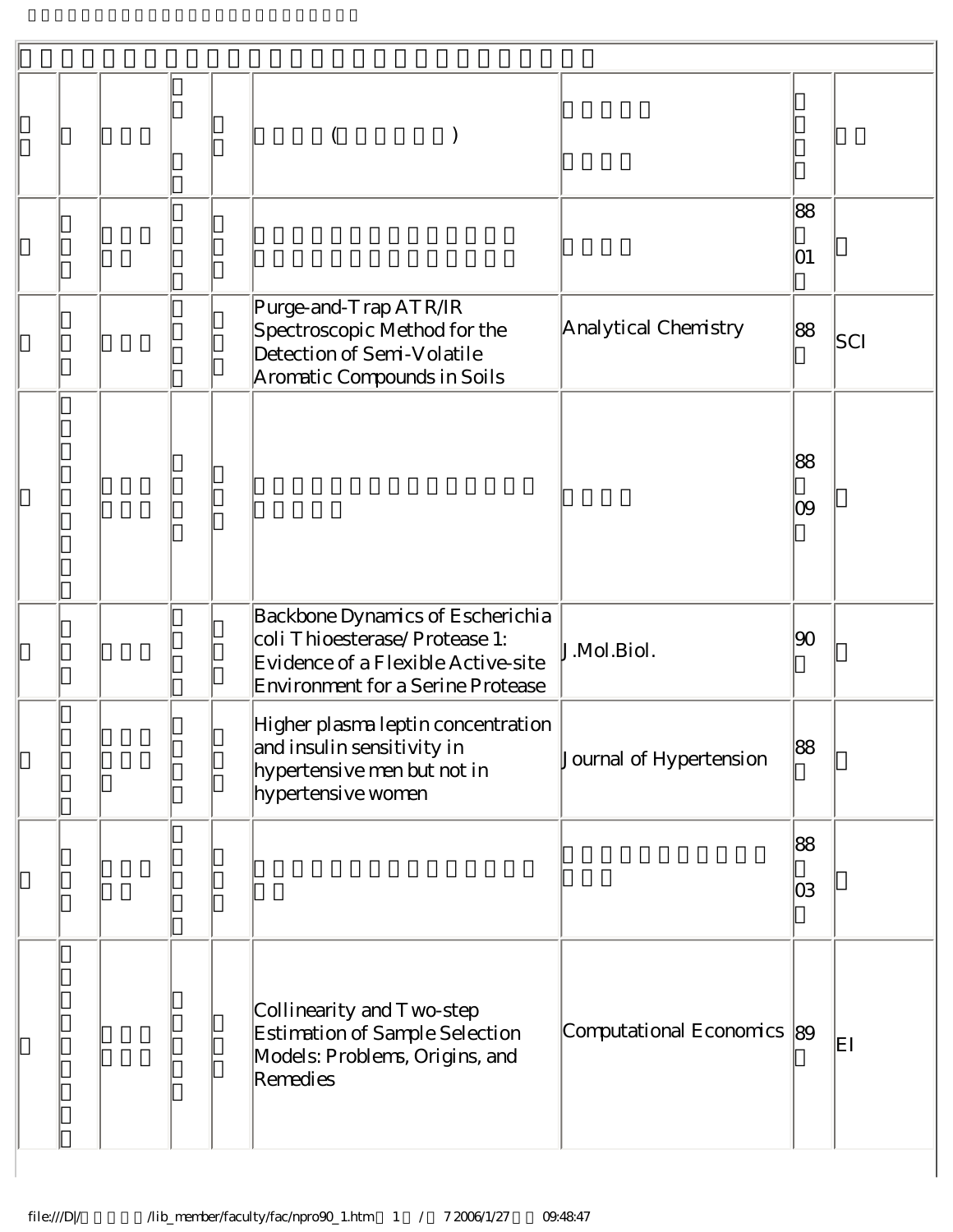|  |  |                                                                                                                                  |                                    | 89<br>$ 12\rangle$ |     |
|--|--|----------------------------------------------------------------------------------------------------------------------------------|------------------------------------|--------------------|-----|
|  |  | Effective Organization and<br>Management of Technology<br>Assimilation: The Case of<br>Taiwanese Information<br>Technology Firms | Industrial Marketing<br>Management | 87                 |     |
|  |  |                                                                                                                                  |                                    | 87<br>12           |     |
|  |  | 1999<br>$\bullet$ . $\bullet$ .                                                                                                  |                                    | 89                 |     |
|  |  |                                                                                                                                  |                                    | 88                 |     |
|  |  | A Recursive Method to the<br>Optimal Control of an M/G/1<br>Queueing System with Finite<br>Capacity and Infinite Capacity        | Applied Mathematical<br>Modelling, | 89                 | SCI |
|  |  | A NOVEL ID-BASED GROUP<br>SIGNATURE                                                                                              | <b>INFORMATION</b><br>SCIENCE      | 88                 | SCI |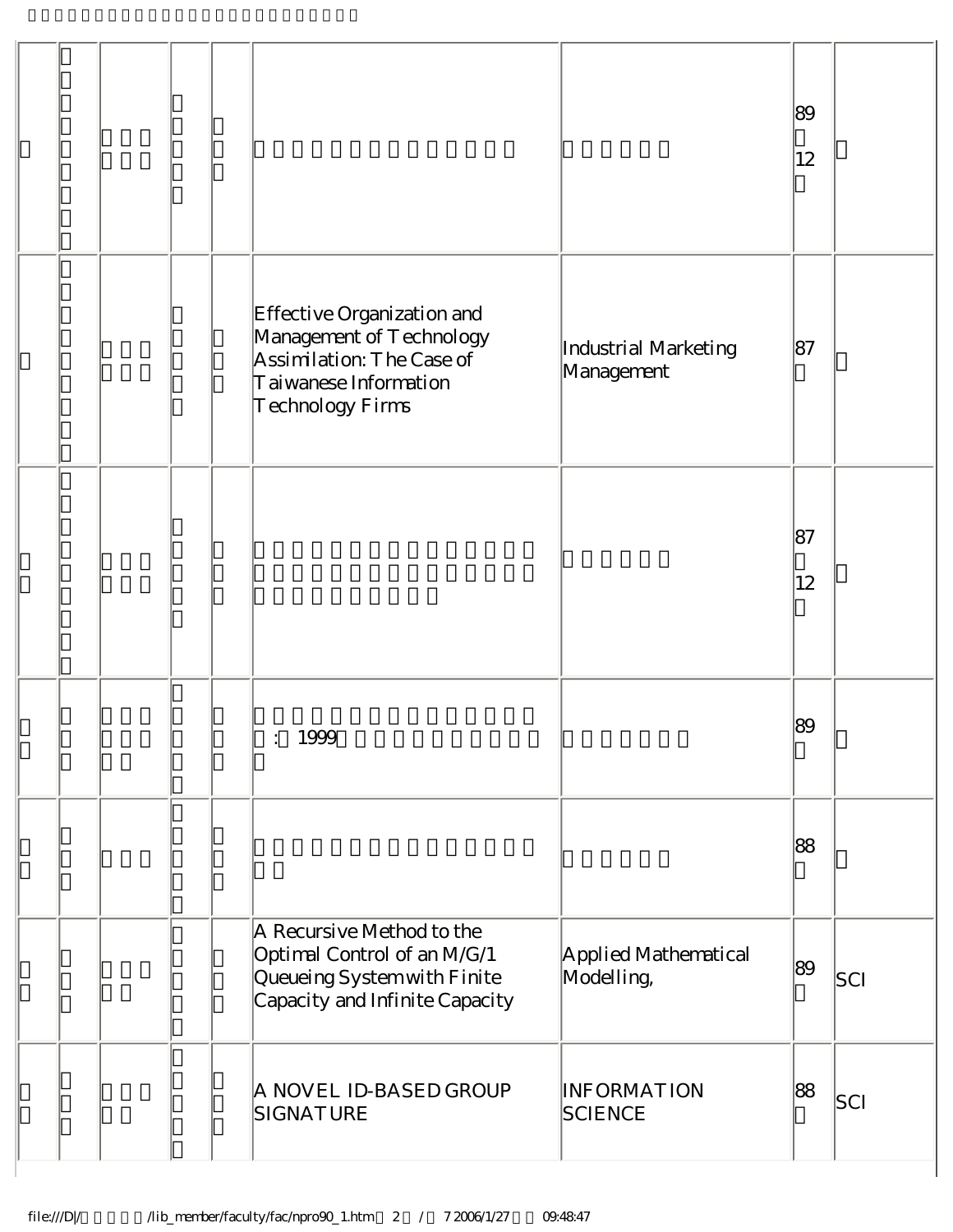|  |  | Exogenous cytokine modulation<br>and neutralization of IL-10<br>enhance survival in LPS-hypo-<br>responsive C3H/HeJ mice with<br>Klebsiella infection. Immunology | Immunology                                                             | 88           | SCI 2752 |
|--|--|-------------------------------------------------------------------------------------------------------------------------------------------------------------------|------------------------------------------------------------------------|--------------|----------|
|  |  |                                                                                                                                                                   |                                                                        | 76           |          |
|  |  | $[1987 \quad 1997]$                                                                                                                                               |                                                                        | 87<br>06     |          |
|  |  | Images of Chinese Americans and<br>images of child-readers in three of<br>Laurence Yep's fictions.                                                                | The Pennsylvania State<br>University, University<br>Park, Pennsylvania | 87           |          |
|  |  |                                                                                                                                                                   |                                                                        | 88<br> 06    |          |
|  |  |                                                                                                                                                                   |                                                                        | 89<br>08     |          |
|  |  | Applying Mixed Logit Models in<br>Recreational Demand Models                                                                                                      |                                                                        | $ 90\rangle$ |          |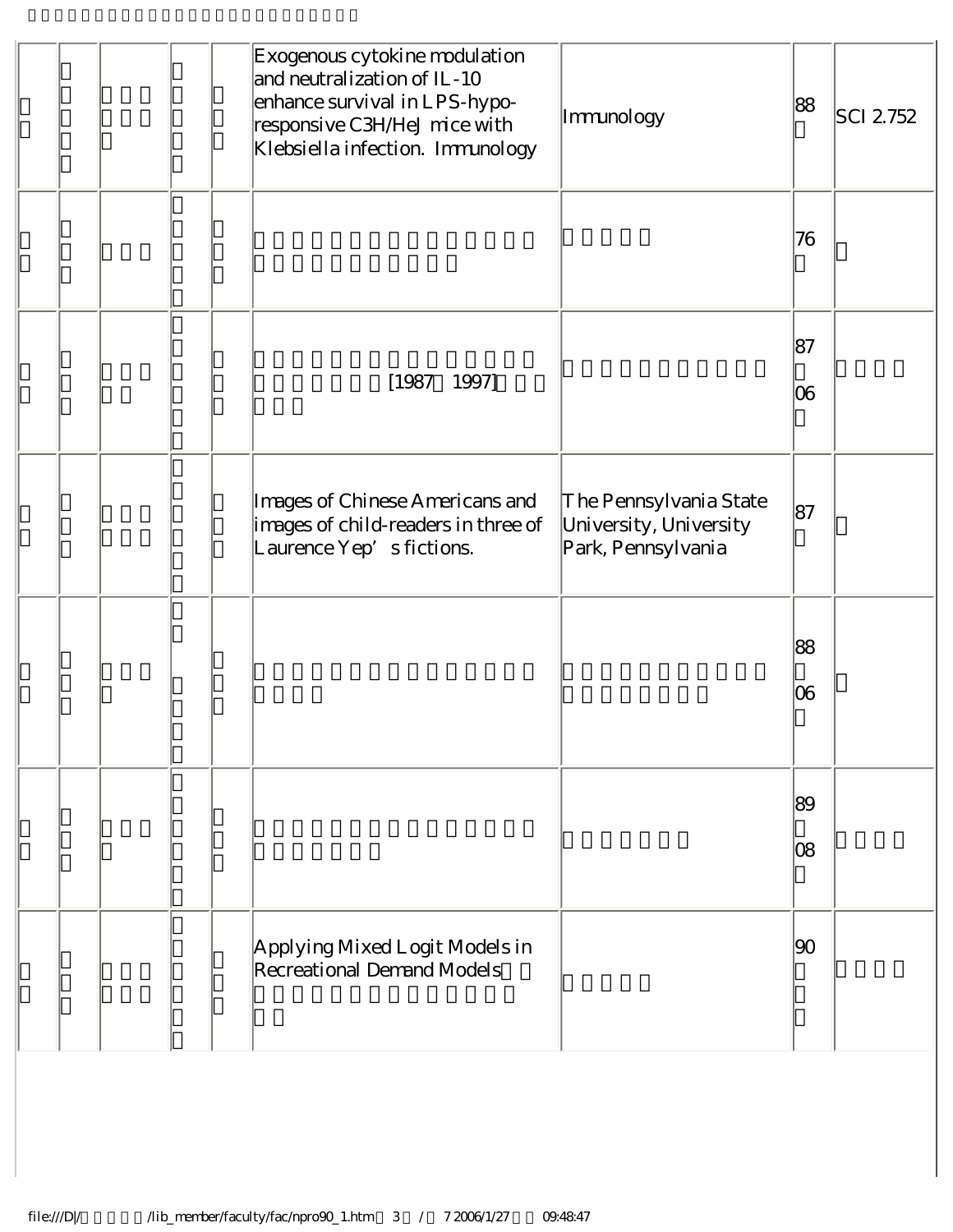|  | Factors That Influence the<br>Composition of Mouse Chimaeras                                                                         | The University of<br>Edinburgh          | 88        |
|--|--------------------------------------------------------------------------------------------------------------------------------------|-----------------------------------------|-----------|
|  | Nutritional<br>Values of three leguminous seeds<br>and functional properties of their<br>protein and fiber fractions                 | The Chinese University<br>of Hong Kong  | 87        |
|  | Attraction between nanoparticles<br>induced by end-grafted<br>homopolymers in good solvents                                          | Phys. Rev. Lett.                        | 90 <br>02 |
|  | A recurrent self-organizing neural<br>fuzzy inference network                                                                        | <b>IEEE Trans. Neural</b><br>Networks   | 88<br>08  |
|  |                                                                                                                                      |                                         | 86<br>06  |
|  | Polymorphism in nylon 6/clay<br>nanocomposites<br>6                                                                                  | Macromolecular<br>Chemistry and Physics | 89<br>12  |
|  | Isolation and characterization of<br>cDNAs corresponding to an<br>additional member of the human<br>histone deacetylase gene family. | J. Biol. Chem                           | 86        |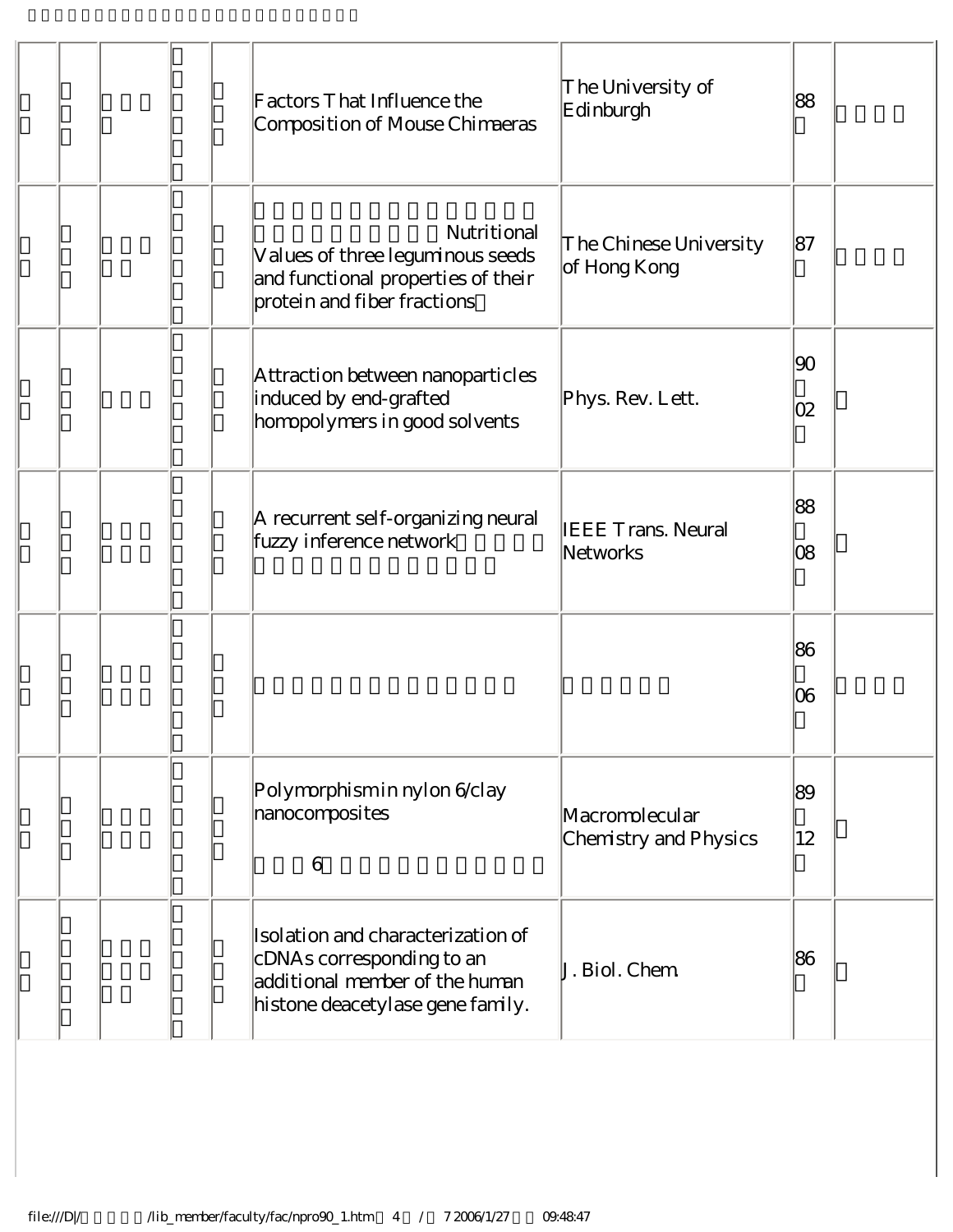|  |  | Rechtsprobleme der indirekten<br>Europäischer Verlag der<br>Werbung durch Sponsoring und<br>Product Placement im Kinospiefilm Missenschaft (Peter Lang<br>GmbH)<br>Eine Untersuchung zur Bedeutung<br>Frankfurt am Main<br>der Kunstfreiheitsgarantie für dei<br>Anwendung des § 1 UWG | 88       |  |
|--|--|----------------------------------------------------------------------------------------------------------------------------------------------------------------------------------------------------------------------------------------------------------------------------------------|----------|--|
|  |  | Self-excited piezoelectric PZT<br>micro-cantilevers for dynamic<br>SFM-with inherent sensing and<br>actuating capabilities<br>Sensor and Actuators A                                                                                                                                   | 88       |  |
|  |  | Gliotoxic action of glutamate on<br>J. Neurochem<br>cultured astrocytes                                                                                                                                                                                                                | 89       |  |
|  |  | fimY<br><b>DNA</b>                                                                                                                                                                                                                                                                     | 89       |  |
|  |  | Effect of antioxidant in endothelial<br>cells exposed to oxidized low-<br>Life Sci. 62:PL 277-282<br>density lipoproteins                                                                                                                                                              | 87       |  |
|  |  |                                                                                                                                                                                                                                                                                        | 187      |  |
|  |  |                                                                                                                                                                                                                                                                                        | 83<br>06 |  |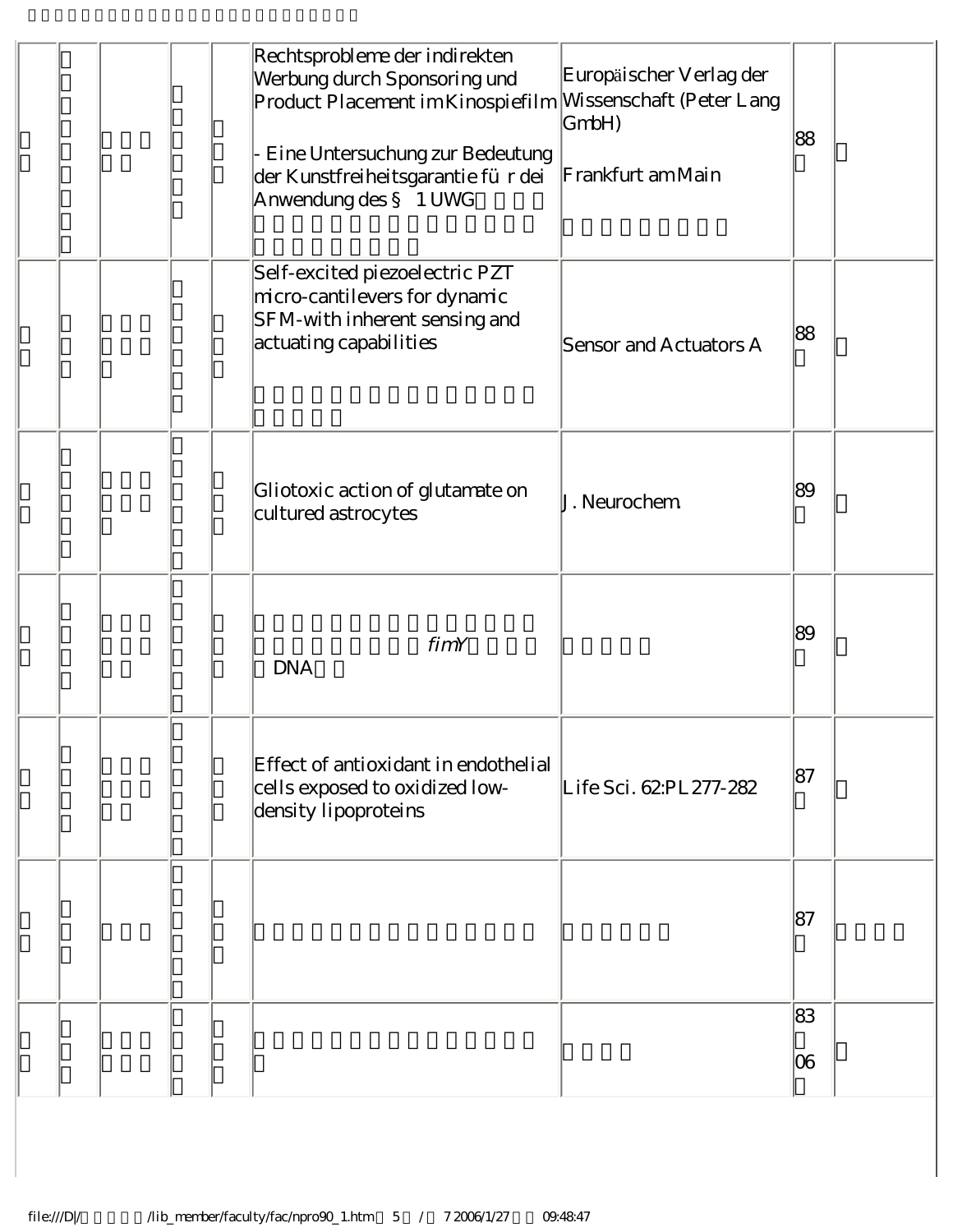|  |  |                                                                                                                                                                                                                                                                 |                                               | 90 |              |
|--|--|-----------------------------------------------------------------------------------------------------------------------------------------------------------------------------------------------------------------------------------------------------------------|-----------------------------------------------|----|--------------|
|  |  |                                                                                                                                                                                                                                                                 |                                               | 06 |              |
|  |  |                                                                                                                                                                                                                                                                 |                                               | 88 |              |
|  |  |                                                                                                                                                                                                                                                                 |                                               | 09 |              |
|  |  |                                                                                                                                                                                                                                                                 |                                               | 90 |              |
|  |  | Comic Acting An Examination of<br>Its Origins, Training Methods, and<br>Practice in Peking Opera                                                                                                                                                                |                                               | 71 |              |
|  |  |                                                                                                                                                                                                                                                                 |                                               | 88 |              |
|  |  |                                                                                                                                                                                                                                                                 |                                               | 01 |              |
|  |  |                                                                                                                                                                                                                                                                 |                                               | 89 |              |
|  |  |                                                                                                                                                                                                                                                                 |                                               | 09 |              |
|  |  |                                                                                                                                                                                                                                                                 |                                               | 86 |              |
|  |  |                                                                                                                                                                                                                                                                 |                                               | 06 |              |
|  |  |                                                                                                                                                                                                                                                                 |                                               | 89 |              |
|  |  |                                                                                                                                                                                                                                                                 |                                               | 06 |              |
|  |  | Hot Cracking Susceptibility of<br>Fillers 52 and 82 in Alloy 690<br>Welding                                                                                                                                                                                     | Metallurgical and<br>Materials Transactions A | 88 |              |
|  |  | Wafer-bonded AlGaInP/Au/AuBe/<br>SiO <sub>2</sub> Si Light Emitting Diodes                                                                                                                                                                                      |                                               | 89 |              |
|  |  | $\begin{array}{cccc} \begin{array}{cccc} \text{\emph{1}} & \text{\emph{1}} & \text{\emph{1}} & \text{\emph{1}} \\ \text{\emph{2}} & \text{\emph{3}} & \text{\emph{4}} & \text{\emph{5}} & \text{\emph{6}} \\ \end{array} \end{array} \end{array}$<br>$\sqrt{2}$ | Jpn.J. Appl. Phys.                            | 04 |              |
|  |  |                                                                                                                                                                                                                                                                 |                                               | 88 | <b>TSSCI</b> |

 $\overline{\phantom{a}}$